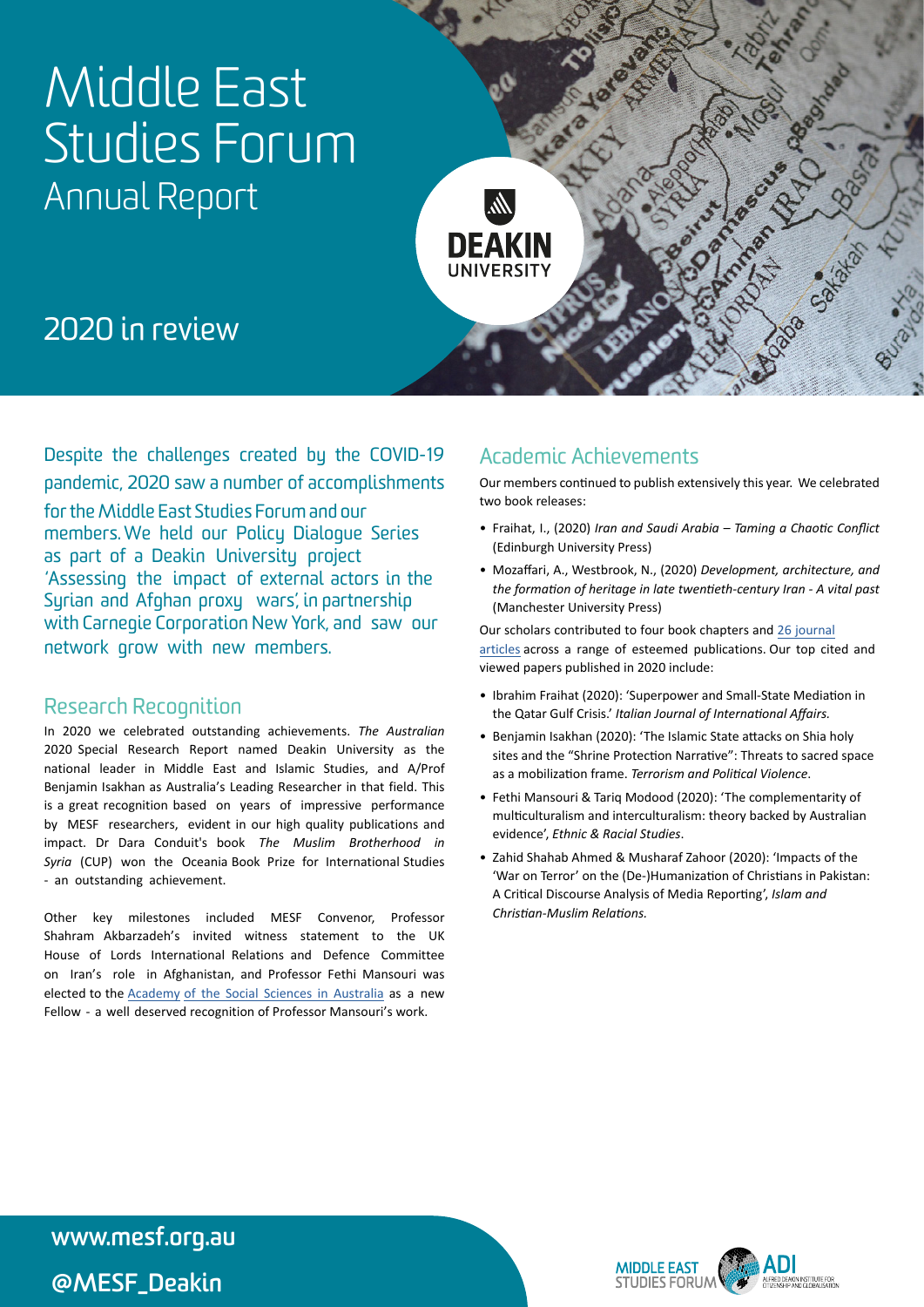#### MESF Events

2020 was certainly the year of Zoom webinars! This year we hosted [two face-to-face events and 12 webinars](http://www.mesf.org.au/events/), allowing us to reach and accommodate a wider local, national and international audience and panel members.

In partnership with Carnegie Corporation New York, we hosted a Policy Dialogue series that aimed to generate new understandings of proxy conflict and propose important policy recommendations for peace and stability in Afghanistan and Syria. We were extremely lucky to have local and international experts on the panel for each session - Policy dialogue I and II: Proxy dynamics and peace in Afghanistan and Policy dialogue III and IV: Proxy dynamics and peace in Syria.

The 2020 program included 'The Voice of Women is [a Revolution:](http://www.mesf.org.au/the-voice-of-women-is-a-revolution-women-in-the-middle-easts-uprisings/) [Women in the Middle East's Uprisings'](http://www.mesf.org.au/the-voice-of-women-is-a-revolution-women-in-the-middle-easts-uprisings/) presented in conjunction with WoMENA. ['China between Iran and the Gulf Monarchies'](http://www.mesf.org.au/china-between-iran-and-the-gulf-monarchies/) presented by Dr. Jonathan Fulton (Zayed University, UAE), and ['Polarized](http://www.mesf.org.au/polarized-demobilized-legacies-of-authoritarianism-in-palestine/) & [Demobilized: Legacies of Authoritarianism in Palestine'](http://www.mesf.org.au/polarized-demobilized-legacies-of-authoritarianism-in-palestine/) presented by Assistant Professor Dana El Kurd (Doha Institute of Graduate Studies).



*Panel members and attendees of 'Policy Dialogue I: Proxy Dynamics and Peace in Afghanistan.'* 

MESF is proud to provide a platform to share research and initiate important conversations.

#### Funding Success

MESF enjoyed great success in funding this year - another indicator of the caliber of our members and their dedication to conducting cuttingedge research.

| Dr Dara Conduit | Authoritarianism and political organising in exile | Alfred Deakin Postdoctoral Research Fellowship |
|-----------------|----------------------------------------------------|------------------------------------------------|
|                 |                                                    |                                                |

#### Selected Projects in 2020

MESF members engaged in pioneering research. A selection of these projects are listed below, demonstrating the breadth and depth of our expertise and the competitiveness.

| Lead                                                                  | <b>Project Name</b>                                                            | <b>Funding Body</b>                | <b>Duration</b> |
|-----------------------------------------------------------------------|--------------------------------------------------------------------------------|------------------------------------|-----------------|
| Dr Zahid Ahmed                                                        | The Religion of Islam, Terrorism, Terrorism in India and Kashmir & Jammu       | <b>Australian Federal Police</b>   | 2020-2020       |
| Prof Shahram Akbarzadeh<br>with Dr Zahid Ahmed and<br>Dr Dara Conduit | Assessing the impact of external actors in the Syrian and Afghan proxy<br>wars | Carnegie Corporation of New York   | 2018-2020       |
| A/Prof Benjamin Isakhan                                               | After Islamic State: Local-State-Global Heritage Dynamics in Syria and Iraq    | <b>Australian Research Council</b> | 2020-2024       |
| Prof Fethi Mansouri                                                   | A Transcultural Approach to Belonging and Engagement among Migrant<br>Youth    | Australian Research Council        | 2018-2022       |
| <b>Prof Fethi Mansouri</b>                                            | <b>Mapping Social Services Provisions for Diverse Communities</b>              | Australian Research Council        | 2020-2023       |

**[deakin.edu.au/learning-centres](http://deakin.edu.au/learning-centres) www.mesf.org.au**  @MESF\_Deakin